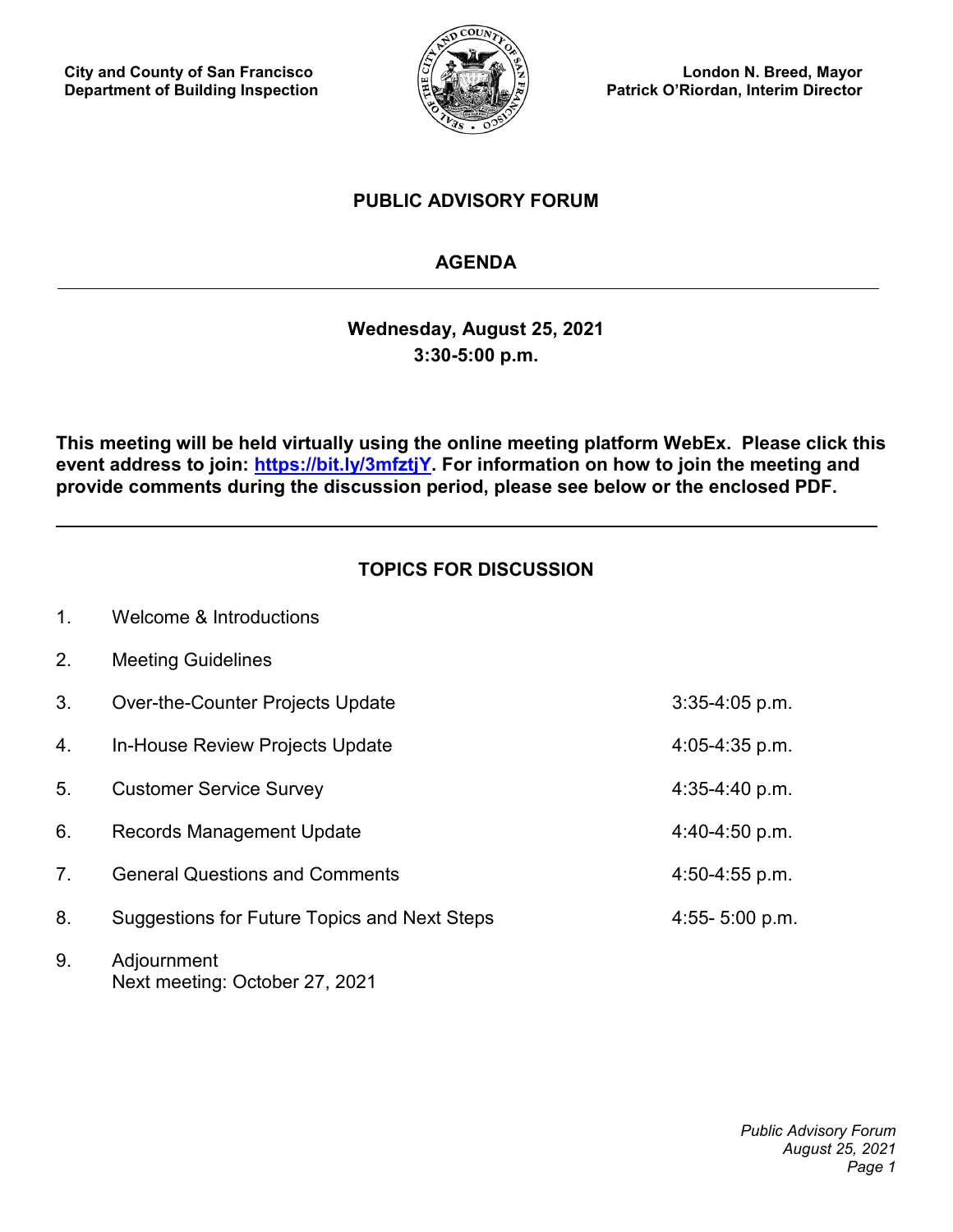#### **Remote Meeting Access (WEBEX)**

### **To watch via WebEx application on your desktop/laptop:**

### **Click the link to join the meeting: <https://bit.ly/3mfztjY>**

- You will then be prompted to enter the following information:
- First and Last Name: These fields are required to be entered; however, if you wish to remain anonymous, you may type "Public" in the first and last name fields.
- Email Address: This field is required to be entered; however, if you wish to remain anonymous, you may type ["Public@public.com"](mailto:Public@public.com) in the email field
- Click the "Join Now" button to join the meeting

## **Public Comment Call-In: 1-415-655-0001 / Access Code: 146 289 7853**

## **Providing Public Comment:**

- Dial in to **415-655-0001** and then enter access code **146 289 7853** then #
- Press # again to enter meeting as an ATTENDEE
- You will hear a beep when you join the meeting as a participant. Stop and LISTEN.
- Wait for Public Comment to be announced.
- When the meeting facilitator calls for Public Comment, **dial '\*' then '3' to be added to the speaker line.**
- You will then hear "You have raised your hand to ask a question, please wait to speak until the host calls on you." Callers will hear silence when waiting for their turn to speak.
- Ensure you are in a quiet location. Before you speak, mute the sound of any equipment around you, including televisions, radios, and computers. **It is especially important that you mute your computer (if you are watching via the web link) so there is no echo sound when you speak.**
- To withdraw your question, press '\*' then '3'. you will hear: "You have lowered your hand."
- When the system message says "Your line has been unmuted" **THIS IS YOUR TIME TO SPEAK.**
- When the meeting facilitator states "Welcome Caller," you are encouraged to state your name clearly. As soon as you speak, you will have 2 minutes to provide your comments.
- Once your 2 minutes have expired, you will be moved out of the speaker line and back as a participant in the meeting (unless you disconnect). You will hear "Your line has been muted."
- Participants who wish to speak on other public comment periods can stay on the meeting line and listen for the next public comment opportunity.

## **KNOW YOUR RIGHTS UNDER THE SUNSHINE ORDINANCE**

(Chapter 67 of the San Francisco Administrative Code)

 Government's duty is to serve the public, reaching its decisions in full view of the public. Commissions, boards, councils and other agencies of the City and County exist to conduct the people's business. This ordinance assures that deliberations are conducted before the people and that City operations are open to the people's review.

The ringing of and use of cell phones, pagers and similar sound-producing electronic devices are prohibited at this meeting. Please be advised that the chair may order the removal from the meeting room of any person(s) responsible for the ringing or use of a cell phone, pager, or other similar soundproducing electronic devices.

FOR MORE INFORMATION ON YOUR RIGHTS UNDER THE SUNSHINE ORDINANCE, TO OBTAIN A COPY OF THE SUNSHINE ORDINANCE, OR TO REPORT A VIOLATION OF THE ORDINANCE, CONTACT THE SUNSHINE ORDINANCE TASK FORCE AT CITY HALL, 1 DR. CARLTON B. GOODLETT PLACE, ROOM 244 SAN FRANCISCO, CA 94102. OFFICE (415) 554-7724, FAX (415) 554-5163, E-MAIL: [sotf@sfgov.org](mailto:sotf@sfgov.org)